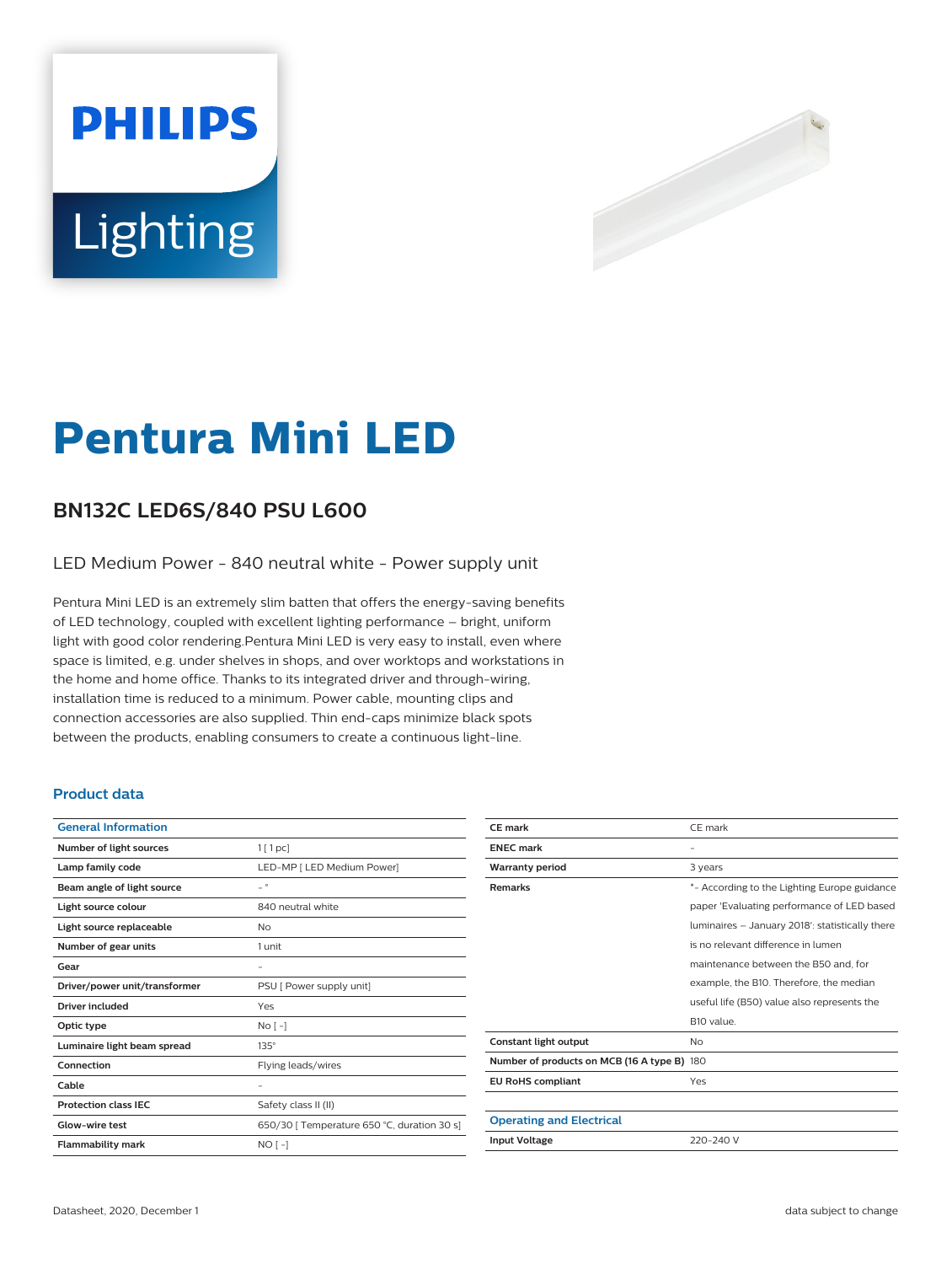#### **Pentura Mini LED**

| Input frequency                     | 50 to 60 Hz                            |
|-------------------------------------|----------------------------------------|
| Inrush current                      | 2A                                     |
| Inrush time                         | $3.2 \text{ ms}$                       |
| Power factor (min.)                 | 0.9                                    |
|                                     |                                        |
| <b>Controls and Dimming</b>         |                                        |
| Dimmable                            | No                                     |
|                                     |                                        |
| <b>Mechanical and Housing</b>       |                                        |
| <b>Housing material</b>             | Polycarbonate                          |
| <b>Reflector material</b>           |                                        |
| Optic material                      | $\overline{\phantom{a}}$               |
| Optical cover/lens material         | Polycarbonate                          |
| <b>Fixation material</b>            | Steel                                  |
| Optical cover/lens finish           | Opal                                   |
| <b>Overall length</b>               | 598 mm                                 |
| Overall width                       | $22 \text{ mm}$                        |
| <b>Overall height</b>               | 34 mm                                  |
| Colour                              | White                                  |
| Dimensions (height x width x depth) | 34 x 22 x 598 mm (1.3 x 0.9 x 23.5 in) |
|                                     |                                        |

| Init. Corr. Colour Temperature | 4000 K              |
|--------------------------------|---------------------|
| Init. Colour rendering index   | 280                 |
| Initial chromaticity           | (0.39, 0.38) SDCM<5 |
| Initial input power            | 7 W                 |
| Power consumption tolerance    | $+/-10%$            |

#### **Over Time Performance (IEC Compliant)**

| Control gear failure rate at median useful 7.5 % |  |
|--------------------------------------------------|--|
| life 50,000 h                                    |  |
| Lumen maintenance at median useful               |  |
| $l$ ifa $*$ 50.000 h                             |  |

**life\* 50,000 h**

L.

| <b>Application Conditions</b>                      |  |
|----------------------------------------------------|--|
| A conflict work the course would come to see a way |  |

| Ambient temperature range          | 0 to +35 °C.              |
|------------------------------------|---------------------------|
| Performance ambient temperature Tq | 25 °C                     |
| Suitable for random switching      | No.                       |
|                                    |                           |
| <b>Product Data</b>                |                           |
| Full product code                  | 871869607247999           |
| Order product name                 | BN132C LED6S/840 PSU L600 |
| EAN/UPC - product                  | 8718696072479             |
| Order code                         | 07247999                  |
| SAP numerator - quantity per pack  |                           |
| Numerator - packs per outer box    | 24                        |
| <b>SAP material</b>                | 910503910160              |
| Net Weight (Piece)                 | 0.160 kg                  |



## **Dimensional drawing**



**Pentura Mini BN130C-BN133C**

**Approval and Application**

**Ingress protection code** IP40 [ Wire-protected] **Mech. impact protection code** IK02 [ 0.2 J standard]

**Initial Performance (IEC Compliant) Initial luminous flux** 650 lm **Luminous flux tolerance**  $+/-10\%$ **Initial LED luminaire efficacy** 93 lm/W